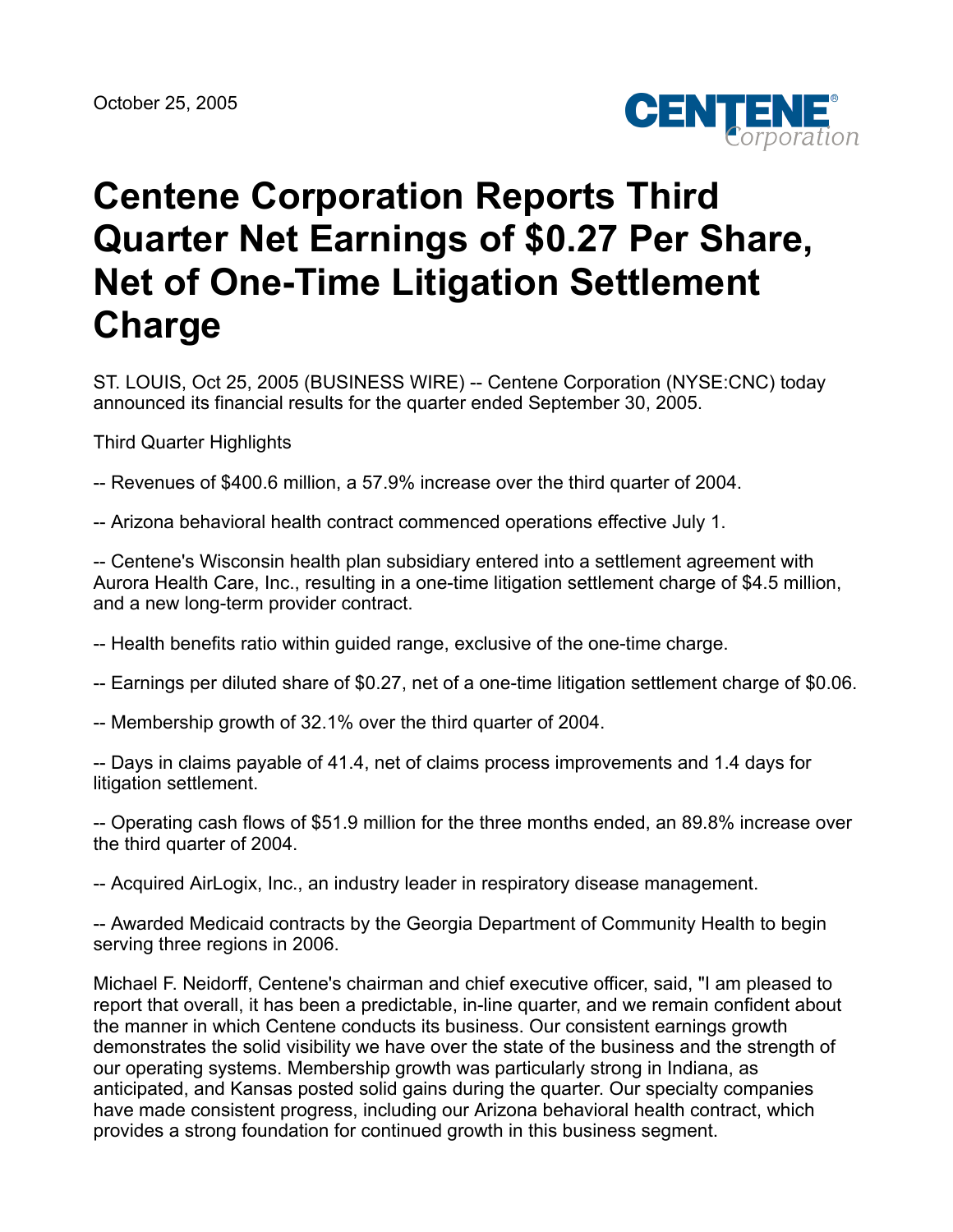"In keeping with our philosophy of ongoing financial transparency, we hosted for the first time a contracting and claims liability accounting methodology seminar in September. Our goal was to help participants understand the key factors for our ongoing success --claims processing and system reporting, sound contracting, consistent claims liability reserving and provider relationships --all of which enhance the predictability and consistency of our financial results. This disciplined approach, which has been in place for many years, gives consistent control over costs and reduces volatility. It is important that we recognize that the sector and industry are strong and are meeting the needs of recipients and the states in terms of quality, cost-effective care."

There were several nonrecurring events during the quarter that affected our results, including:

| Aurora one-time litigation settlement charge | \$ (0.06) |
|----------------------------------------------|-----------|
| Georgia start-up costs                       | (0.04)    |
| Claims payment process improvements          | (0.02)    |
| Charitable foundation contribution           | (0.01)    |
| Tax benefits                                 | 0.03      |
|                                              |           |

The following table depicts membership in Centene's Medicaid Managed Care segment by state at September 30, 2005 and 2004:

| 2005       | 2004 |         |         |
|------------|------|---------|---------|
| Indiana    |      | 176,300 | 150,000 |
| Kansas     |      | 107,600 |         |
| Missouri   |      | 37,300  |         |
| New Jersey |      | 50,900  | 53,200  |
| Ohio       |      | 58,100  | 23,500  |
| Texas      |      | 243,600 | 250,200 |
| Wisconsin  |      | 173,900 | 164,700 |
| TOTAL      |      | 847,700 | 641,600 |
|            |      |         |         |

The following table depicts membership in Centene's Medicaid Managed Care segment by member category at September 30, 2005 and 2004:

| 2005     | 2004 |           |           |
|----------|------|-----------|-----------|
|          |      |           |           |
| Medicaid |      | 657,500   | 479,500   |
| SCHIP    |      | 176,900   | 152,100   |
| SSI      |      | 13,300(a) | 10,000(b) |
| TOTAL    |      | 847,700   | 641,600   |
|          |      |           |           |

(a) 6,800 at-risk, 6,500 ASO (b) 4,500 at-risk; 5,500 ASO

## Statement of Earnings Highlights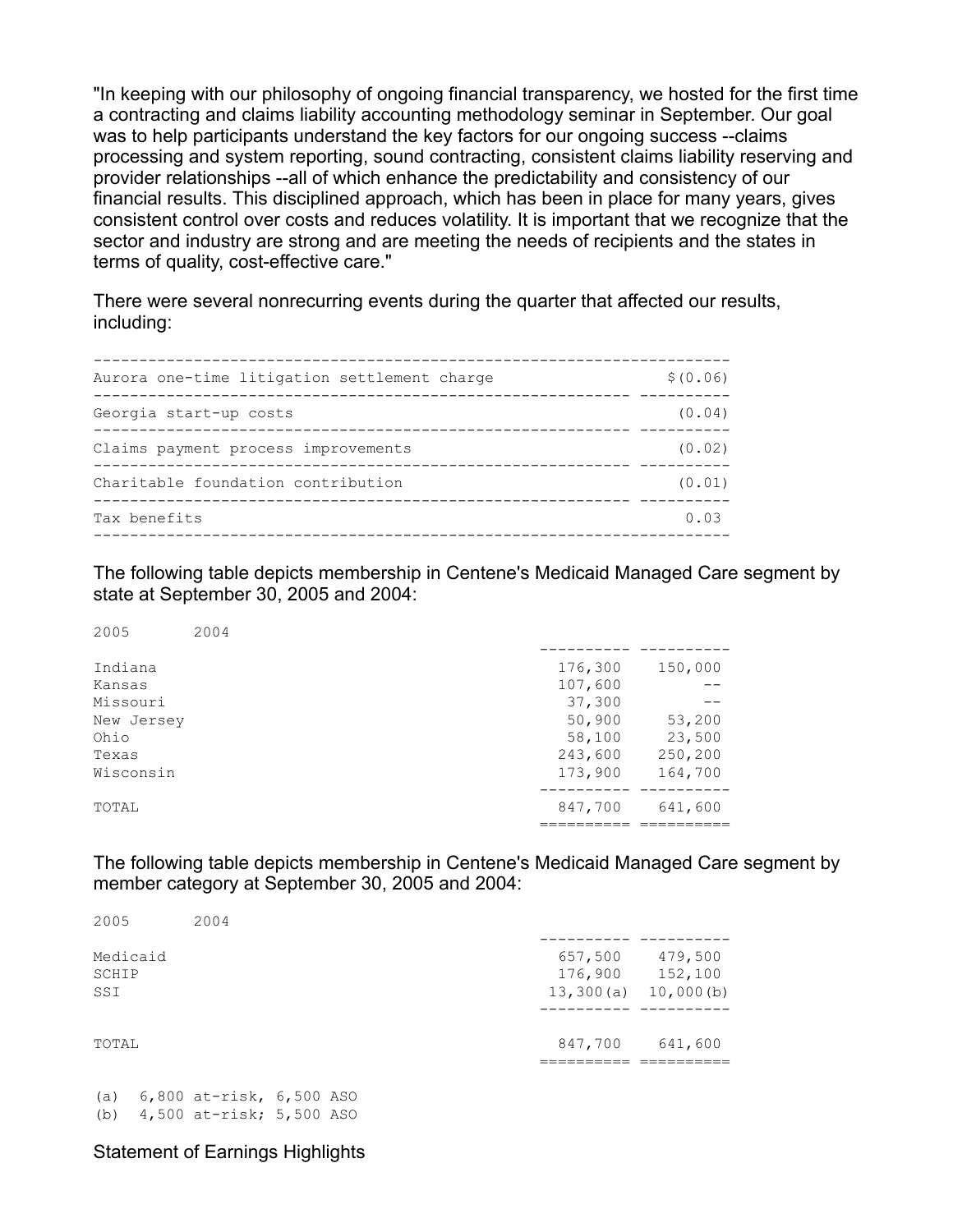-- For the third quarter of 2005, revenues increased 57.9% to \$400.6 million from \$253.7 million in the third quarter of 2004.

-- The health benefits ratio (HBR), which reflects medical costs as a percent of premium revenues, now includes a larger component of behavioral health claims and was 83.7% compared to 80.7% for the same period in 2004. The effect of the behavioral health business increased the HBR by 0.4%. The current quarter also reflects a \$4.5 million litigation settlement increasing the ratio by 1.2%. Additionally, the Company's SSI HBR was 96.2% compared to 92.8% in 2004. While growing, Centene's small SSI member base can experience a volatile HBR. The table below depicts Centene's HBR by member category:

Three Months Ended

|                                                                                         | September 30,                         |                               |
|-----------------------------------------------------------------------------------------|---------------------------------------|-------------------------------|
|                                                                                         | 2005(a)                               | 2004                          |
| Medicaid and SCHIP<br>SSI<br>Medicaid Managed Care Total<br>Specialty Services<br>Total | 81.7%<br>96.2<br>82.1<br>89.7<br>82.5 | 80.4%<br>92.8<br>80.7<br>80.7 |

(a) Excludes one-time litigation settlement charge.

-- General and administrative (G&A) expenses as a percent of revenues were 13.1% in the third quarter of 2005, compared to 12.7% in the third quarter of 2004. Centene's total G&A ratio increased due to implementation costs related to its new contracts in Georgia, and as discussed later, higher spending on information systems process improvements and increased contributions to its charitable foundation.

-- Earnings from operations decreased 8.1% to \$15.1 million from \$16.4 million in the third quarter of 2004, reflecting the one-time settlement charge and increased G&A spending.

-- Centene's effective tax rate for the quarter was 27.8% compared to 37.0% in 2004. The decrease was primarily due to a lower state income tax expense resulting from the resolution of state examinations and the recognition of deferred tax benefits related to a change in tax law during the quarter. These tax benefits, totaling \$2.4 million gross of federal taxes, were reinvested in the business through the corresponding increase in G&A spending as noted above.

-- Net of the one-time charge of \$0.06 and increased G&A spending, net earnings were \$12.1 million, or \$0.27 per diluted share, which was in-line with previous guidance and compares to \$11.3 million, or \$0.26 per diluted share, for the third quarter of 2004.

-- For the nine months ended September 30, 2005, revenues increased 51.9% to \$1,082.6 million from \$712.9 million for the same period in the prior year. The HBR was 82.0%, compared to 80.9% for the same period in 2004. G&A expenses as a percent of revenues were 12.9% as compared to 12.5% in 2004. Earnings from operations increased 24.8% to \$58.8 million from \$47.1 million in 2004. Net earnings improved to \$41.8 million, or \$0.93 per diluted share.

## Balance Sheet Highlights

At September 30, 2005, the Company had cash and investments of \$332.8 million, including \$27.7 million held by its unregulated entities and \$305.1 million held by its regulated entities.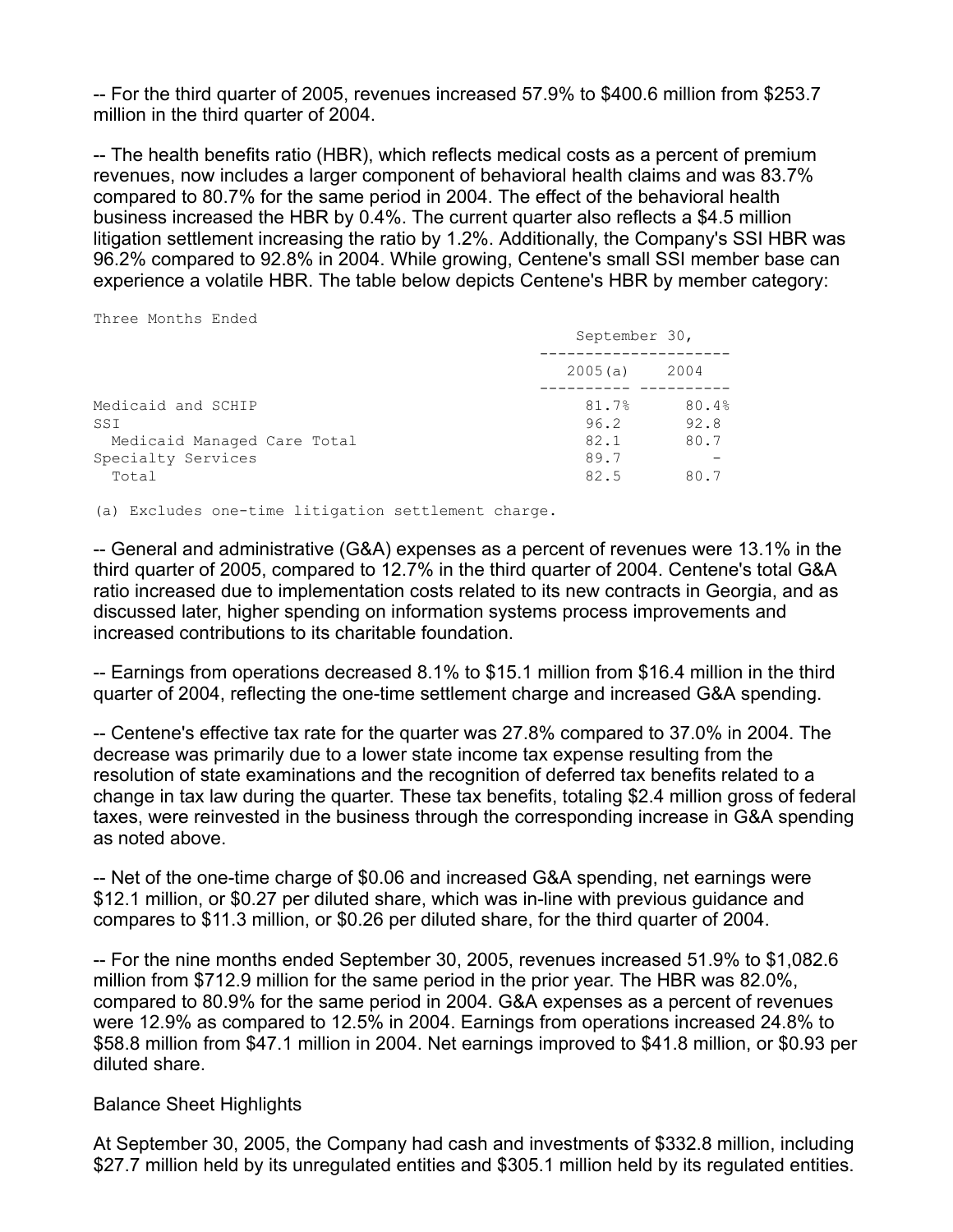Medical claims liabilities totaled \$148.9 million, representing 41.4 days in claims payable versus 49.5 days from the previous quarter. Medical claims liabilities were affected by a reduction in pended claims from 54,000 to 21,000, many of which were large liability claims. Additionally, the average cost per claim held in inventory at September 30 was \$144.00 and compares to \$204.00 in the immediately preceding quarter.

A reconciliation of the Company's change in days in claims payable from the immediately preceding quarter-end is presented below:

| Days in claims payable, June 30, 2005                 | 49.5  |
|-------------------------------------------------------|-------|
| Increased efficiencies in claims processing           | (5.2) |
| Effect of AZ behavioral health block payment business | (1.5) |
| Payment of Aurora settlement                          | (1.4) |
|                                                       |       |
| Days in claims payable, September 30, 2005            | 414   |
|                                                       |       |

As predicted, cash flows provided by operating activities were \$51.9 million for the three months ended and \$44.9 million for the nine months ended September 30, 2005. Centene received the State of Wisconsin's June capitation payment of \$29 million in July.

## **Outlook**

Karey L. Witty, Centene's chief financial officer, stated, "For the fourth quarter of 2005, we expect revenue in the range of \$415 million to \$420 million and net earnings of \$0.30 to \$0.32 per diluted share. Additionally, we expect organic membership growth in excess of 10% for 2005. Our preliminary outlook for 2006 includes revenue in the range of \$2.03 billion to \$2.18 billion and net earnings of \$1.72 to \$1.87 per diluted share. This guidance excludes the potential impact of any other acquisitions we may undertake during the remainder of 2005 as well as expenses related to stock option grants under SFAS 123R ("Share Based Payment"), which is required to be adopted on January 1, 2006.

## Conference Call

As previously announced, the Company will host a conference call this morning, October 25, 2005, at 8:30 a.m. (Eastern Time) to review the financial results for the third quarter ended September 30, 2005, and to discuss its business outlook. Michael F. Neidorff and Karey L. Witty will host the conference call. Investors are invited to participate in the conference call by dialing 800-273-1254 in the U.S. and Canada, 706-679-8592 from abroad, or via a live Internet broadcast on the Company's website at www.centene.com, under the Investor Relations section. A replay will be available for on demand listening shortly after the completion of the call until 11:59 p.m. (Eastern Time) on November 8, 2005 at the aforementioned URL, or by dialing 800-642-1687 in the U.S. and Canada, or 706-645-9291 from abroad, and entering access code 1255588.

# About Centene Corporation

Centene Corporation provides multi-line managed care programs and related services to individuals receiving benefits under Medicaid, including Supplemental Security Income (SSI), and the State Children's Health Insurance Program (SCHIP). The Company operates health plans in Indiana, Kansas, Missouri, New Jersey, Ohio, Texas and Wisconsin. In addition, the Company contracts with other healthcare organizations to provide specialty services including behavioral health, disease management, nurse triage and treatment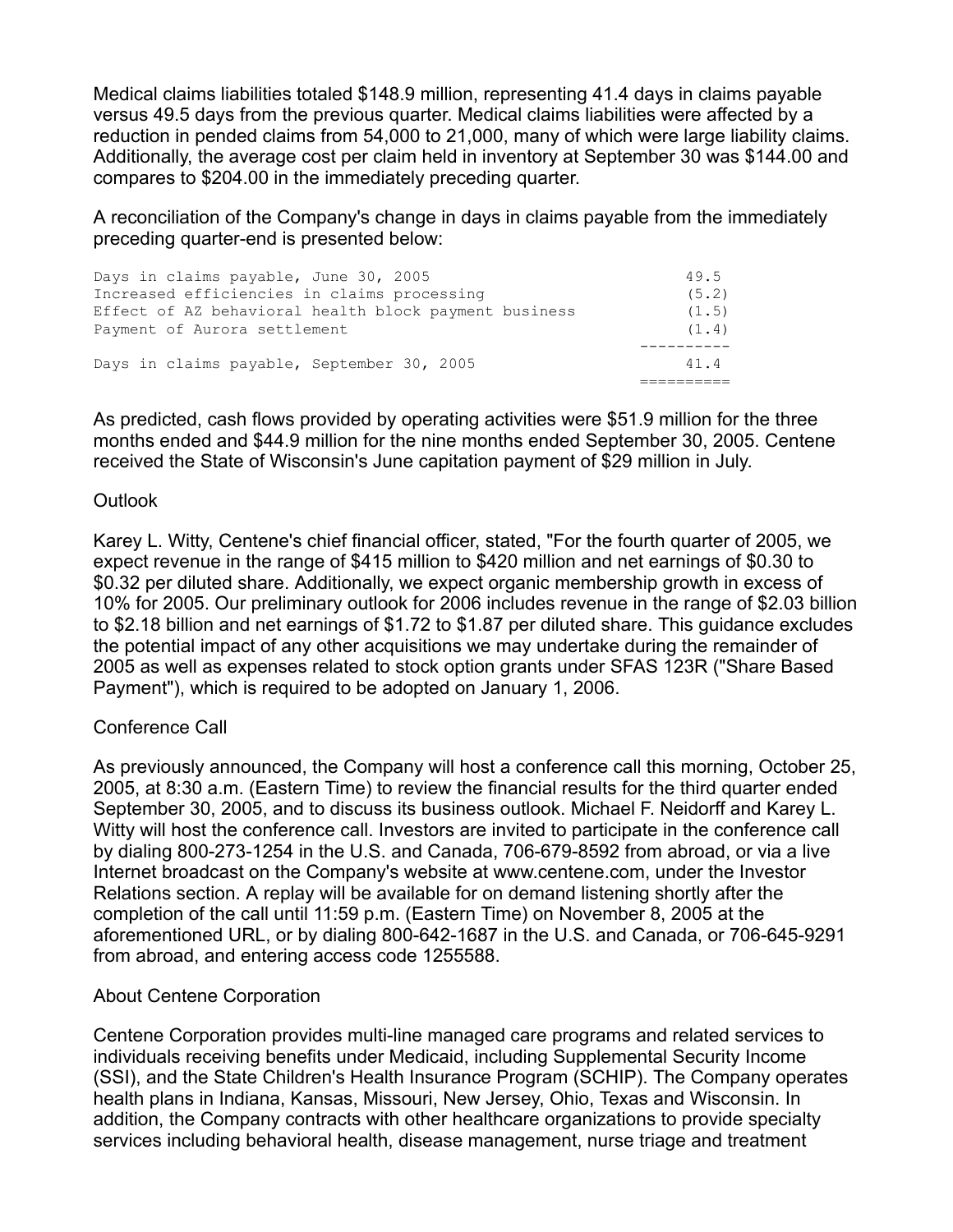compliance. Information regarding Centene is available via the Internet at www.centene.com.

The information provided in the first paragraph following the bullet listing under "Third Quarter Highlights," the second bullet under "Statement of Earnings Highlights," and the paragraph under "Outlook" above contain forward-looking statements that relate to future events and future financial performance of Centene. Subsequent events and developments may cause the Company's estimates to change. The Company disclaims any obligation to update this forward-looking financial information in the future. Readers are cautioned that matters subject to forward-looking statements involve known and unknown risks and uncertainties, including economic, regulatory, competitive and other factors that may cause Centene's or its industry's actual results, levels of activity, performance or achievements to be materially different from any future results, levels of activity, performance or achievements expressed or implied by these forward-looking statements. Actual results may differ from projections or estimates due to a variety of important factors, including Centene's ability to accurately predict and effectively manage health benefits and other operating expenses, competition, changes in healthcare practices, changes in federal or state laws or regulations, inflation, provider contract changes, new technologies, reduction in provider payments by governmental payors, major epidemics, disasters and numerous other factors affecting the delivery and cost of healthcare. The expiration, cancellation or suspension of Centene's Medicaid managed care contracts by state governments would also negatively affect Centene.

CENTENE CORPORATION AND SUBSIDIARIES

 CONSOLIDATED BALANCE SHEETS (In thousands, except share data)

|                                                                                                                           | September 30, December 31,<br>2005 | 2004                   |
|---------------------------------------------------------------------------------------------------------------------------|------------------------------------|------------------------|
| ASSETS                                                                                                                    | (Unaudited)                        |                        |
| Current assets:<br>Cash and cash equivalents<br>Premium and related receivables,<br>net of allowances of \$156 and \$462, | \$121,424                          | \$84,105               |
| respectively<br>Short-term investments, at fair value<br>(amortized cost \$58,760 and \$94,442,                           | 43,235                             | 31,475                 |
| respectively)                                                                                                             | 58,642                             | 94,283                 |
| Other current assets                                                                                                      | 20,500                             | 14,429                 |
| Total current assets<br>Long-term investments, at fair value<br>(amortized cost \$132,394 and \$117,177,                  | 243,801                            | 224,292                |
| respectively)<br>Restricted deposits, at fair value                                                                       | 130,347                            | 116,787                |
| (amortized cost \$22,614 and \$22,295,<br>respectively)                                                                   | 22,344                             | 22,187                 |
| Property, software and equipment                                                                                          | 55,073                             | 43,248                 |
| Goodwill                                                                                                                  | 159,579                            | 101,631                |
| Other intangible assets                                                                                                   | 21,217                             | 14,439                 |
| Other assets                                                                                                              | 7,250                              | 5,350                  |
| Total assets                                                                                                              | \$639,611<br>:=============        | \$527,934<br>========= |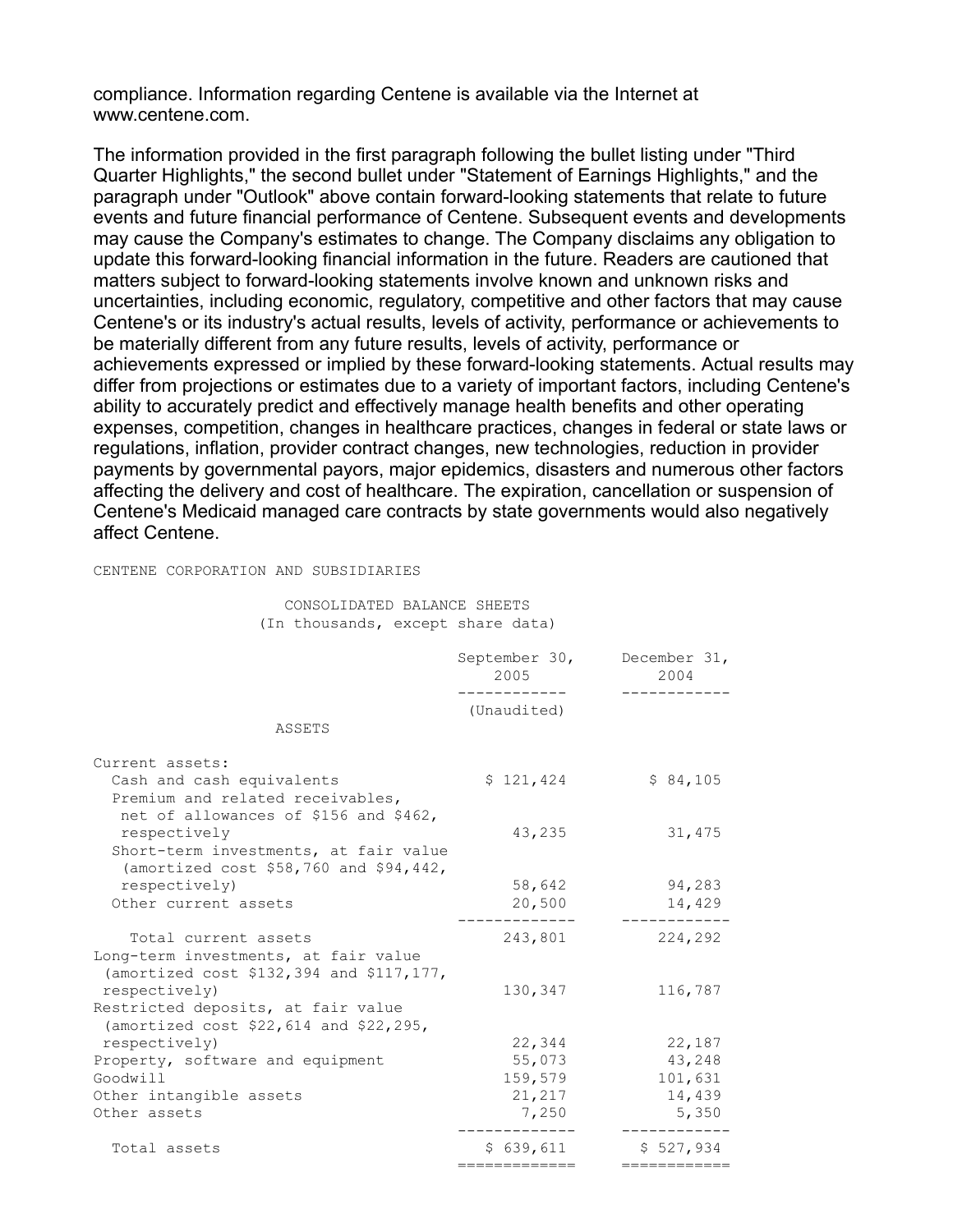|  | LIABILITIES AND STOCKHOLDERS' EQUITY |  |
|--|--------------------------------------|--|
|--|--------------------------------------|--|

| Current liabilities:                                                       |               |             |
|----------------------------------------------------------------------------|---------------|-------------|
| Medical claims liabilities                                                 | \$148,889     | \$165,980   |
| Accounts payable and accrued expenses                                      | 47,302        | 31,737      |
| Unearned revenue                                                           | 12,437        | 3,956       |
| Current portion of long-term debt and                                      |               |             |
| notes payable                                                              | 486           | 486         |
| Total current liabilities                                                  | 209,114       | 202,159     |
| Long-term debt                                                             | 87,650        | 46,973      |
| Other liabilities                                                          | 9,614         | 7,490       |
| Total liabilities                                                          | 306,378       | 256,622     |
| Stockholders' equity:                                                      |               |             |
| Common stock, \$.001 par value;                                            |               |             |
| authorized 100,000,000 shares;                                             |               |             |
| issued and outstanding 42,646,184                                          |               |             |
| and 41, 316, 122 shares, respectively                                      | 43            | 41          |
| Additional paid-in capital                                                 | 186,659       | 165,391     |
| Accumulated other comprehensive income:<br>Unrealized loss on investments, |               |             |
| net of tax                                                                 | (1, 522)      | (407)       |
| Retained earnings                                                          | 148,053       | 106,287     |
| Total stockholders' equity                                                 | 333,233       | 271,312     |
|                                                                            |               |             |
| Total liabilities and stockholders'                                        |               |             |
| equity                                                                     | \$639,611     | \$527.934   |
|                                                                            | ============= | :========== |

#### CENTENE CORPORATION AND SUBSIDIARIES

## CONSOLIDATED STATEMENTS OF EARNINGS (In thousands, except share data)

|                                                   | Three Months Ended<br>September 30, |  |  | Nine Months Ended<br>September 30,                                 |      |         |  |  |
|---------------------------------------------------|-------------------------------------|--|--|--------------------------------------------------------------------|------|---------|--|--|
|                                                   |                                     |  |  | 2005 2004 2005                                                     | 2004 |         |  |  |
|                                                   | (Unaudited)                         |  |  | (Unaudited)                                                        |      |         |  |  |
| Revenues:                                         |                                     |  |  |                                                                    |      |         |  |  |
| Premiums<br>Services                              |                                     |  |  | $$395,667$ $$251,536$ $$1,075,027$ $$705,556$<br>4,975 2,207 7,619 |      | 7,320   |  |  |
| Total revenues                                    |                                     |  |  | 400,642 253,743 1,082,646 712,876                                  |      |         |  |  |
| Expenses:                                         |                                     |  |  |                                                                    |      |         |  |  |
| Medical costs                                     |                                     |  |  | 331,050 202,974 881,021                                            |      | 570,720 |  |  |
| Cost of services<br>General and<br>administrative | 2,002                               |  |  | 2,111 3,573                                                        |      | 6,149   |  |  |
| expenses                                          |                                     |  |  | 52,450 32,187 139,274 88,915                                       |      |         |  |  |
| Total operating<br>expenses                       |                                     |  |  | 385,502 237,272 1,023,868                                          |      | 665,784 |  |  |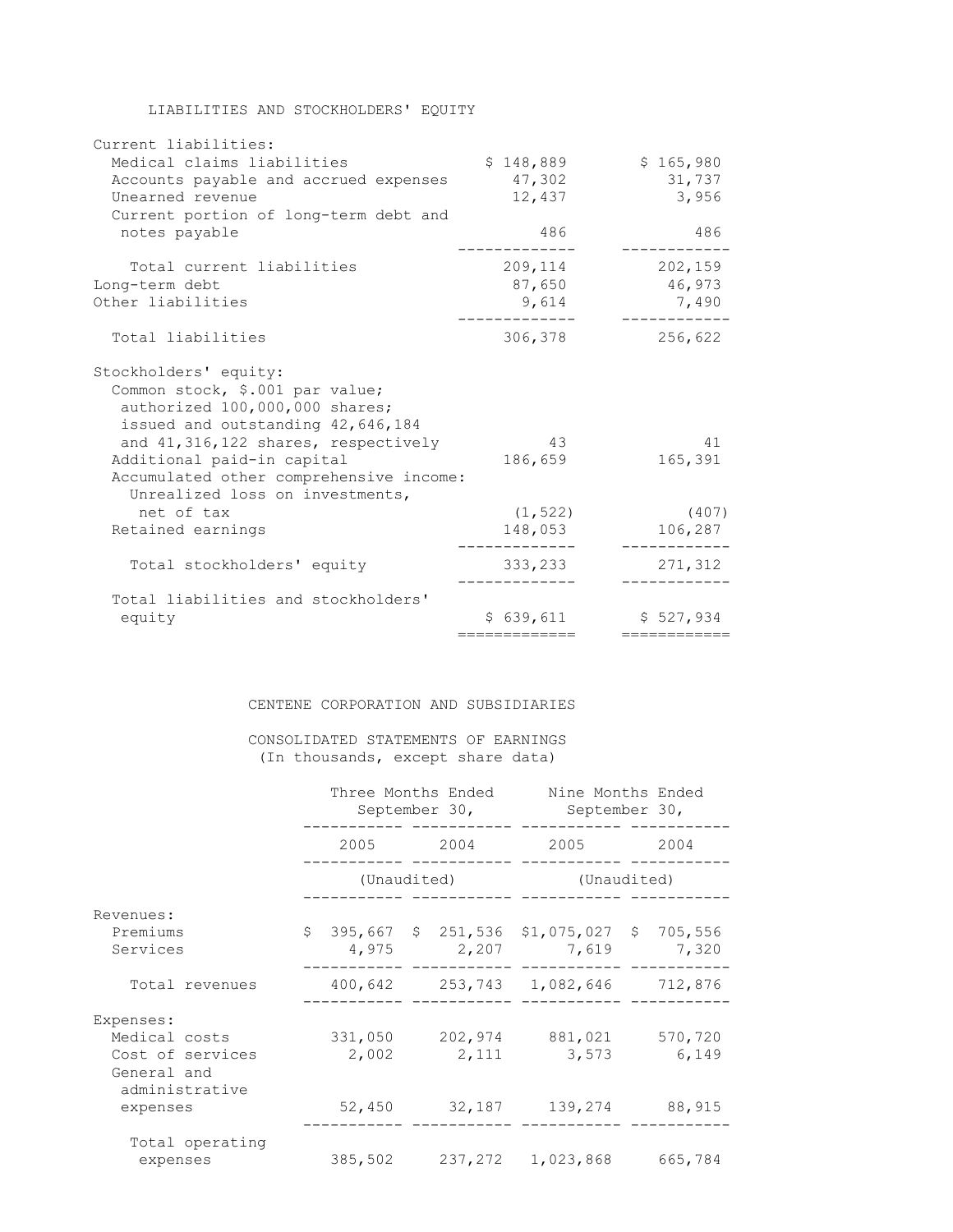| Earnings from<br>operations 15,140 16,471 58,778 47,092                                                       |   |              |            |                                                |  |
|---------------------------------------------------------------------------------------------------------------|---|--------------|------------|------------------------------------------------|--|
| Other income<br>(expense) :<br>Investment and other<br>income                                                 |   |              |            | 2,818 1,683 7,461 4,529                        |  |
| Interest expense                                                                                              |   |              |            | $(1, 190)$ $(126)$ $(2, 386)$ $(317)$          |  |
|                                                                                                               |   |              |            |                                                |  |
| Earnings before<br>income taxes 16,768 18,028 63,853 51,304<br>Income tax expense $4,662$ 6,677 22,087 19,002 |   |              |            |                                                |  |
| Net earnings                                                                                                  |   |              |            | $\frac{12}{106}$ \$ 11,351 \$ 41,766 \$ 32,302 |  |
| Earnings per share:<br>Basic earnings per<br>common share                                                     | S |              |            | $0.28$ \$ $0.28$ \$ $0.99$ \$ 0.79             |  |
| Diluted earnings per<br>common share \$                                                                       |   |              |            | $0.27$ \$ $0.26$ \$ $0.93$ \$ $0.74$           |  |
| Weighted average<br>number of shares<br>outstanding:                                                          |   |              |            |                                                |  |
| Basic                                                                                                         |   |              |            | 42,582,129 40,972,858 42,120,149 40,693,804    |  |
| Diluted                                                                                                       |   | 45, 278, 328 | 43,640,180 | 45,078,852 43,364,120                          |  |

#### CENTENE CORPORATION AND SUBSIDIARIES CONSOLIDATED STATEMENTS OF CASH FLOWS (In thousands)

|                                              | Nine Months Ended<br>September 30, |  |                       |
|----------------------------------------------|------------------------------------|--|-----------------------|
|                                              | 2005 2004                          |  |                       |
|                                              | (Unaudited)                        |  |                       |
| Cash flows from operating activities:        |                                    |  |                       |
| Net earnings                                 | $$41,766$ $$32,302$                |  |                       |
| Adjustments to reconcile net earnings to net |                                    |  |                       |
| cash provided by operating activities --     |                                    |  |                       |
| Depreciation and amortization                | 9,658                              |  | 7,219                 |
| Deferred income taxes                        |                                    |  | $(3, 567)$ (303)      |
| Tax benefits related to stock options        |                                    |  | 4,511 1,858           |
| Stock compensation expense                   | 3,557                              |  | 44                    |
| Loss (gain) on sale of investments           |                                    |  | 58 (212)              |
| Changes in assets and liabilities --         |                                    |  |                       |
| Premium and related receivables              |                                    |  | $(9, 396)$ $(2, 431)$ |
| Other current assets                         |                                    |  | $(1, 990)$ $(4, 803)$ |
| Other assets                                 |                                    |  | $(1, 380)$ $(1, 773)$ |
| Medical claims liabilities                   | $(17, 091)$ 19,825                 |  |                       |
| Unearned revenue                             |                                    |  | $5,892$ (3)           |
| Accounts payable and accrued expenses        | 11,798 5,184                       |  |                       |
| Other operating activities                   |                                    |  | 1,096 568             |
| Net cash provided by operating activities    | 44,912 57,475                      |  |                       |
|                                              |                                    |  |                       |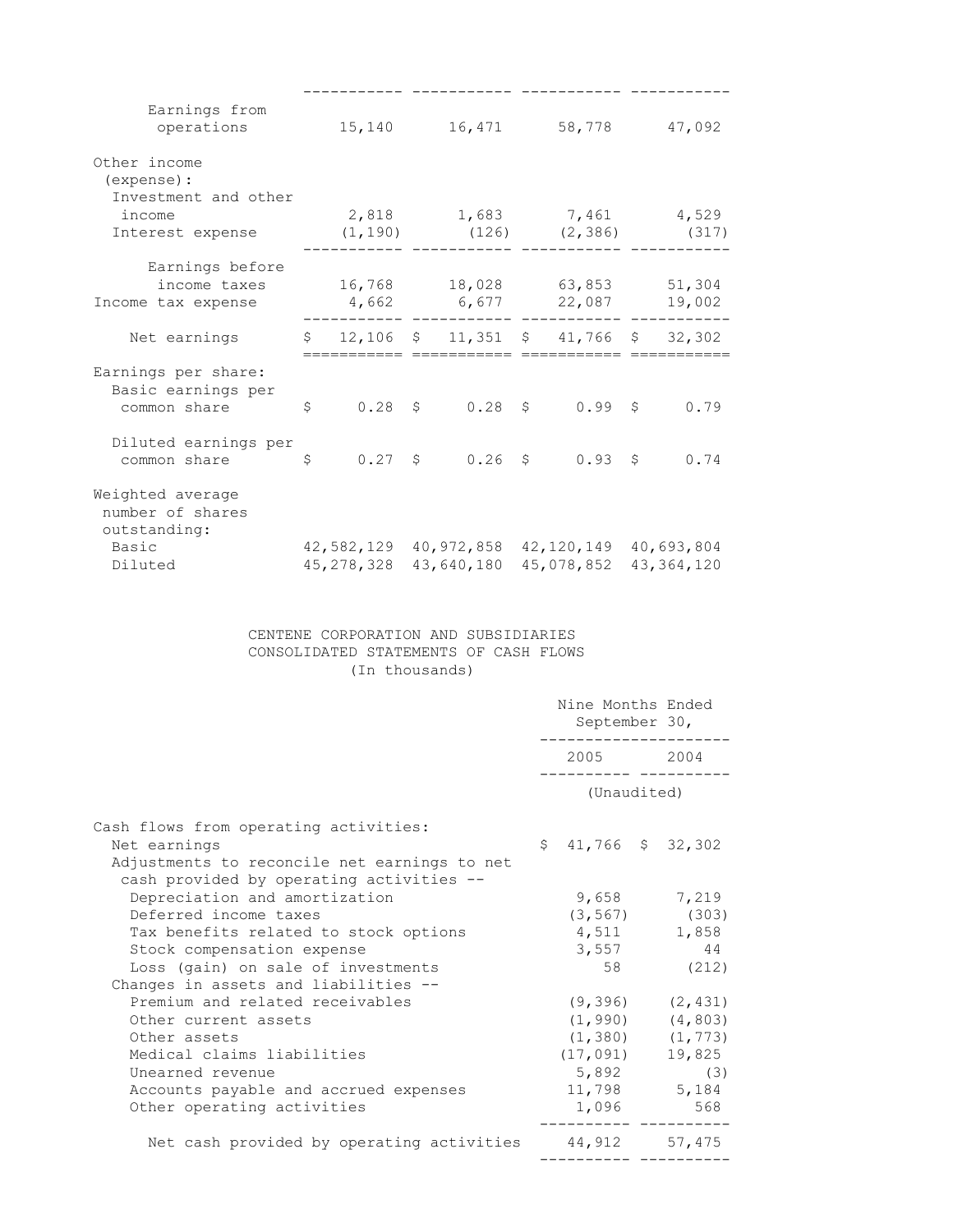| Cash flows from investing activities:           |                                               |                         |
|-------------------------------------------------|-----------------------------------------------|-------------------------|
| Purchase of property, software and equipment    | $(16, 837)$ $(9, 487)$                        |                         |
| Purchase of investments                         | $(108, 630)$ $(207, 385)$                     |                         |
| Sales and maturities of investments             | 129,095 188,918                               |                         |
| Acquisitions, net of cash acquired              |                                               | $(55, 410)$ $(7, 005)$  |
| Net cash used in investing activities           |                                               | $(51, 782)$ $(34, 959)$ |
| Cash flows from financing activities:           |                                               |                         |
| Reduction of long-term debt and notes payable   |                                               | $(4, 323)$ (507)        |
| Proceeds from borrowings                        | 45,000                                        |                         |
| Proceeds from stock options and employee stock  |                                               |                         |
| purchase plan                                   |                                               | $3,925$ 2,332           |
| Other financing activities                      | (413)                                         |                         |
| Net cash provided by financing activities       | 44,189 1,825                                  |                         |
| Net increase in cash and cash equivalents       |                                               | 37,319 24,341           |
| Cash and cash equivalents, beginning of period  |                                               | 84,105 64,346           |
| Cash and cash equivalents, end of period        | $$121,424$ $$88,687$<br>===================== |                         |
| Interest paid                                   | $$2,184$ \$ 324                               |                         |
| Income taxes paid                               | $$19,658$$ $$18,844$                          |                         |
| Supplemental schedule of non-cash investing and |                                               |                         |
| financing activities:                           |                                               |                         |
| Common stock issued for acquisitions            | $$8,991$ \$                                   |                         |

### CENTENE CORPORATION AND SUBSIDIARIES

SUPPLEMENTAL FINANCIAL DATA

|                      | Q3<br>2005   | Q <sub>2</sub><br>2005 | 01<br>2005   | O4<br>2004   |
|----------------------|--------------|------------------------|--------------|--------------|
| MEMBERSHIP           |              |                        |              |              |
| Indiana              | 176,300      | 152,800                | 149,900      | 150,600      |
| Kansas               | 107,600      | 103,000                | 94,900       | 94,200       |
| Missouri             | 37,300       | 39,900                 | 41,300       | 41,200       |
| New Jersey           | 50,900       | 52,900                 | 52,700       | 52,800       |
| Ohio                 | 58,100       | 59,600                 | 23,900       | 23,800       |
| Texas                | 243,600      | 243,800                | 243,700      | 244,300      |
| Wisconsin            | 173,900      | 173,400                | 170,900      | 165,800      |
| TOTAL                | 847,700      | 825,400                | 777,300      | 772,700      |
|                      |              |                        |              |              |
| Medicaid             | 657,500      | 637,300                | 588,100      | 580,200      |
| SCHIP                | 176,900      | 176,200                | 178,500      | 182,100      |
| SSI                  | 13,300       | 11,900                 | 10,700       | 10,400       |
| TOTAL                | 847,700      | 825,400                | 777,300      | 772,700      |
|                      |              |                        |              |              |
| REVENUE PER MEMBER   | 147.73<br>\$ | 143.41<br>\$           | 142.15<br>\$ | 139.38<br>\$ |
| CLAIMS               |              |                        |              |              |
| Period-end inventory | 206,900      | 195,500                | 227,700      | 150,300      |
| Average inventory    | 148,300      | 170,300                | 191,900      | 128,300      |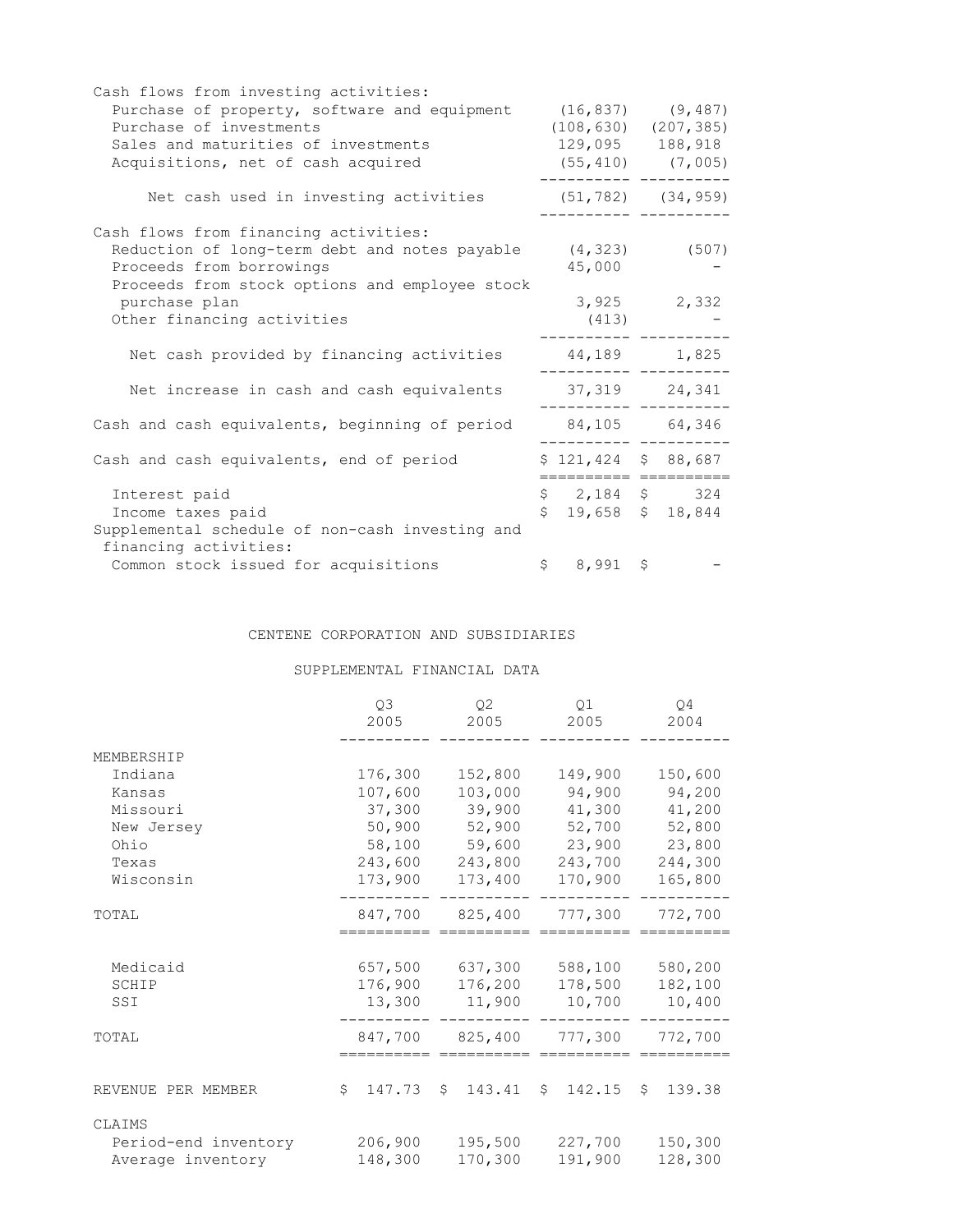| Period-end inventory per<br>member | 0.24 | n 24 | U 29 | UU 19 |
|------------------------------------|------|------|------|-------|
| DAYS IN CLAIMS PAYABLE (a)         | 41.4 | 49.5 | 59.7 | 66.5  |

(a) Days in Claims Payable is a calculation of Medical Claims Liabilities at the end of the period divided by average claims expense per calendar day for such period.

| CASH AND INVESTMENTS<br>(in millions) |   |       |       |                                                   |               |
|---------------------------------------|---|-------|-------|---------------------------------------------------|---------------|
| Regulated<br>Unregulated              | S | 27.7  | 27.4  | $305.1 \quad $260.5 \quad $295.0 \quad $$<br>42.1 | 271.4<br>46.0 |
| TOTAL                                 | Ŝ |       |       | $332.8$ \$ 287.9 \$ 337.1 \$                      | 317.4         |
| ANNUALIZED RETURN ON<br>EQUITY (b)    |   | 14.9% | 20.0% | 20.5%                                             | 18.2%         |

(b) Annualized Return on Equity is calculated as follows: (net income for quarter x 4) divided by ((beginning of period equity + end of period equity) divided by 2).

HEALTH BENEFITS RATIO BY CATEGORY:

|                              | Three Months Ended<br>September 30, |       | Nine Months Ended<br>September 30, |       |
|------------------------------|-------------------------------------|-------|------------------------------------|-------|
|                              | 2005                                | 2004  | 2005                               | 2004  |
| Medicaid and SCHIP           | 83.0%                               | 80.4% | 81.5%                              | 80.5% |
| SSI<br>Medicaid Managed Care | 96.2                                | 92.8  | 92.6                               | 96.6  |
| Total                        | 83.3                                | 80.7  | 81.7                               | 80.9  |
| Specialty Services           | 89.7                                |       | 91.0                               |       |
| Total                        | 83.7                                | 80.7  | 82.0                               | 80.9  |

GENERAL AND ADMINISTRATIVE EXPENSE RATIO BY BUSINESS SEGMENT:

|                                                      | Three Months Ended<br>September 30, |                       | Nine Months Ended<br>September 30, |                       |
|------------------------------------------------------|-------------------------------------|-----------------------|------------------------------------|-----------------------|
|                                                      | 2005                                | 2004                  | 2005                               | 2004                  |
| Medicaid Managed Care<br>Specialty Services<br>Total | 10.6%<br>30.2<br>13.1               | 10.5%<br>56.0<br>12.7 | 10.6%<br>38.9<br>12.9              | 10.4%<br>51.8<br>12.5 |

#### MEDICAL CLAIMS LIABILITIES (In thousands)

Four rolling quarters of the changes in medical claims liabilities are summarized as follows: